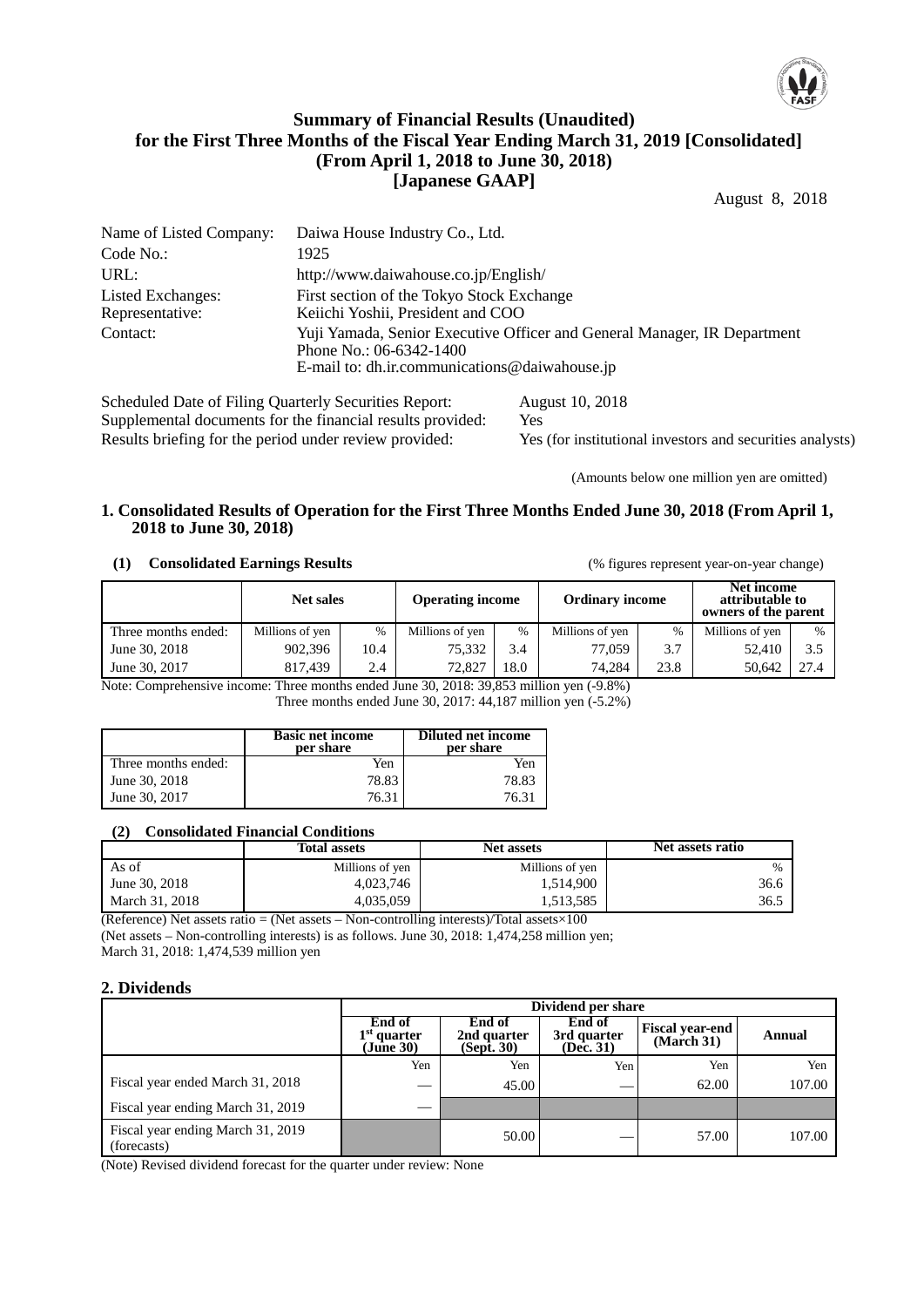### **3. Consolidated Earnings Forecasts for the Fiscal Year Ending March 31, 2019 (From April 1, 2018 to March 31, 2019)**

|  |  |  | (% figures represent year-on-year change) |  |
|--|--|--|-------------------------------------------|--|
|--|--|--|-------------------------------------------|--|

|                                      | <b>Net sales</b> |     | <b>Operating income</b> |                  | <b>Ordinary income</b> |      | Net income<br>attributable to owners<br>of the parent |               | <b>Basic net</b><br>income per<br>share |
|--------------------------------------|------------------|-----|-------------------------|------------------|------------------------|------|-------------------------------------------------------|---------------|-----------------------------------------|
|                                      | Millions of yen  |     | % Millions of yen       | $\%$             | Millions of yen        | $\%$ | Millions of yen                                       | $\frac{0}{0}$ | Yen <sub>1</sub>                        |
| Fiscal year ending<br>March 31, 2019 | 4,000,000        | 5.4 | 354,000                 | 2.0 <sub>1</sub> | 352,000                | 2.1  | 237,000                                               | 0.3           | 356.45                                  |

(Note) Revised forecast for the quarter under review: None

#### **Notes:**

- **(1) Changes in Significant Subsidiaries during the Period under Review (This refers to changes in specified subsidiaries associated with changes in the scope of consolidation): None**
- **(2) Application of Accounting Methods Unique to the Preparation of the Quarterly Consolidated Financial Statements: None**
- **(3) Changes in Accounting Policies Applied, Changes in Accounting Estimates and Retrospective Restatement**
	- **1) Changes in accounting policies applied due to amendment of accounting standards: Yes**
	- **2) Changes in accounting policies due to reasons other than 1): None**
	- **3) Changes in accounting estimates: None**
	- **4) Retrospective restatement: None**
- **(4) Number of Issued and Outstanding Shares (Common Stock)**
	- **1) Number of shares at the end of the period (including treasury stock)** As of June 30, 2018  $\begin{array}{|l|l|} \hline \end{array}$  666,238,205 shares As of March 31, 2018  $\begin{array}{|l|l|} \hline \end{array}$  666,238,205 shares

| 2) Number of treasury stock at the end of the period |                                         |                  |
|------------------------------------------------------|-----------------------------------------|------------------|
| As of June 30, $2018$                                | 1,324,659 shares   As of March 31, 2018 | 1.482.493 shares |

#### **3) Average number of shares during the period**

| Three months ended June<br>664,819,854 shares<br>30, 2017<br>30, 2018 | Three months ended June<br>663,631,604 shares |
|-----------------------------------------------------------------------|-----------------------------------------------|

### **\* This financial results report is not required to be audited by certified public accountants or audit corporations**

#### **\* Remarks on appropriate use of forecasted results of operation and other special matters**

#### **(Notes regarding forward-looking statements)**

Consolidated earnings forecasts are based on assumptions in light of the information available as of the date of announcement of this material and the factors of uncertainty that may possibly impact the future results of operation. These statements do not mean that the Company pledges to realize such statements. Actual results may differ significantly from those presented herein as a consequence of numerous factors such as the financial market, economic conditions, competitor situations and fluctuations in land prices.

Please refer to the section of "1. Qualitative Information Regarding Consolidated Results for the Period under Review (3) Earnings Forecasts" of "the Attached Material" on page 4 for the suppositions that form the assumptions for earnings forecasts.

#### **(Obtaining supplementary explanatory materials)**

The Company plans to hold a briefing for institutional investors and securities analysts on August 8, 2018. Relevant financial statements to be handed out at the briefing will be posted on our official website at the same time.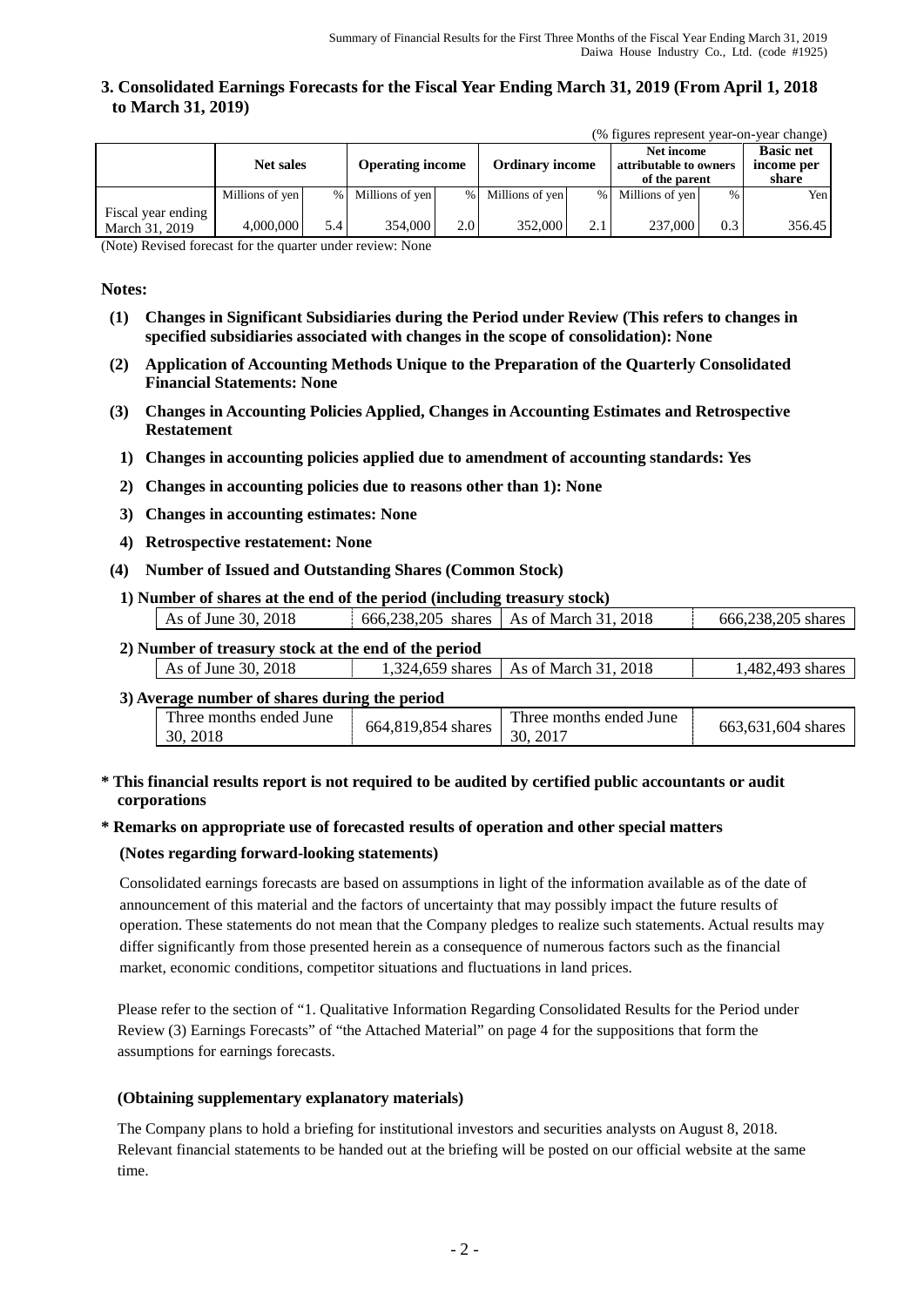# **Contents of the Attached Material**

| (2) Consolidated Statements of Income and Consolidated Statements of Comprehensive Income 7 |  |
|---------------------------------------------------------------------------------------------|--|
|                                                                                             |  |
|                                                                                             |  |
|                                                                                             |  |
|                                                                                             |  |
|                                                                                             |  |
|                                                                                             |  |
|                                                                                             |  |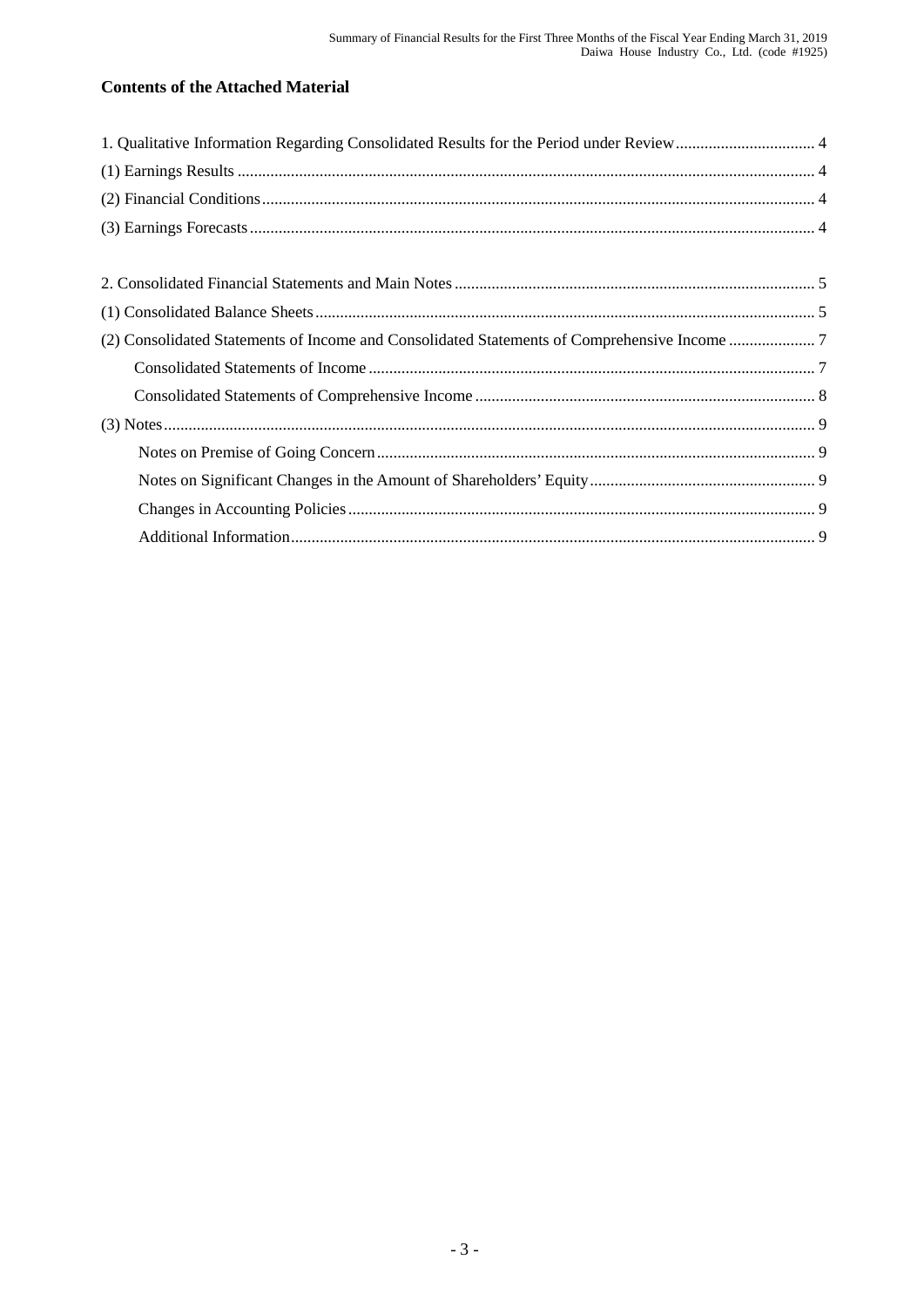# **1. Qualitative Information Regarding Consolidated Results for the Period under Review**

# **(1) Earnings Results**

During the first three-month period under review, the Japanese economy continued to follow a gradual recovery trend, against the background of a pickup in consumer spending and an ongoing improvement in both employment and incomes, among other positive factors.

In the housing industry, the market as a whole posting minus figures on a year-on-year comparison, with declines in new housing construction starts in the Owned and Rental house categories and condominiums. In the general construction market, non-housing operations as a whole were also down from the previous year, with declines in the total floorspace of new construction starts in the categories of hospitals, retail outlets, and warehouses, among others.

Amid this business environment, in accordance with the Group's Fifth Medium-Term Management Plan (FY2016-18), we worked to achieve growth centered on our three growth-driver business fields of Rental Housing, Commercial Facilities, and Logistics, Business & Corporate Facilities, while at the same time investing aggressively in real estate development.

As a result, the Daiwa House Group recorded consolidated net sales of 902,396 million yen (+10.4% year on year) for the first three months of the fiscal year ending March 2019. Operating income came to 75,332 million yen (+3.4% year on year), ordinary income came to 77,059 million yen (+3.7% year on year), while net income attributable to owners of the parent amounted to 52,410 million yen (+3.5% year on year).

# **(2) Financial Conditions**

Total assets as of the end of the consolidated three-month reporting period amounted to 4,023,746 million yen, a decrease of 11,312 million yen compared with 4,035,059 million yen in total assets at the end of the previous consolidated fiscal year. This was mainly because of a decrease in cash deposits as a result of payments of construction costs, corporate income taxes and others.

Total liabilities as of the end of the consolidated three-month reporting period amounted to 2,508,845 million yen, a decrease of 12,628 million yen compared with 2,521,474 million yen in total liabilities at the end of the previous consolidated fiscal year. This was mainly because of a decrease in notes and accounts payable-trade and payment of income taxes, etc.

Total net assets as of the end of the consolidated three-month reporting period amounted to 1,514,900 million yen, an increase of 1,315 million yen compared with 1,513,585 million yen in total net assets at the end of the previous consolidated fiscal year. This was mainly due to the posting of net income for the period attributable to owners of the parent in the amount of 52,410 million yen, which more than offset the payment of dividends to shareholders for the previous fiscal year.

# **(3) Earnings Forecasts**

Regarding consolidated business performance forecasts for the term ending March 31, 2019, the forecasts issued on May 10, 2018 in the Group's "Announcement of Revision of Earnings and Dividend Forecast for the Fiscal Year Ending March 31, 2019" remain unchanged.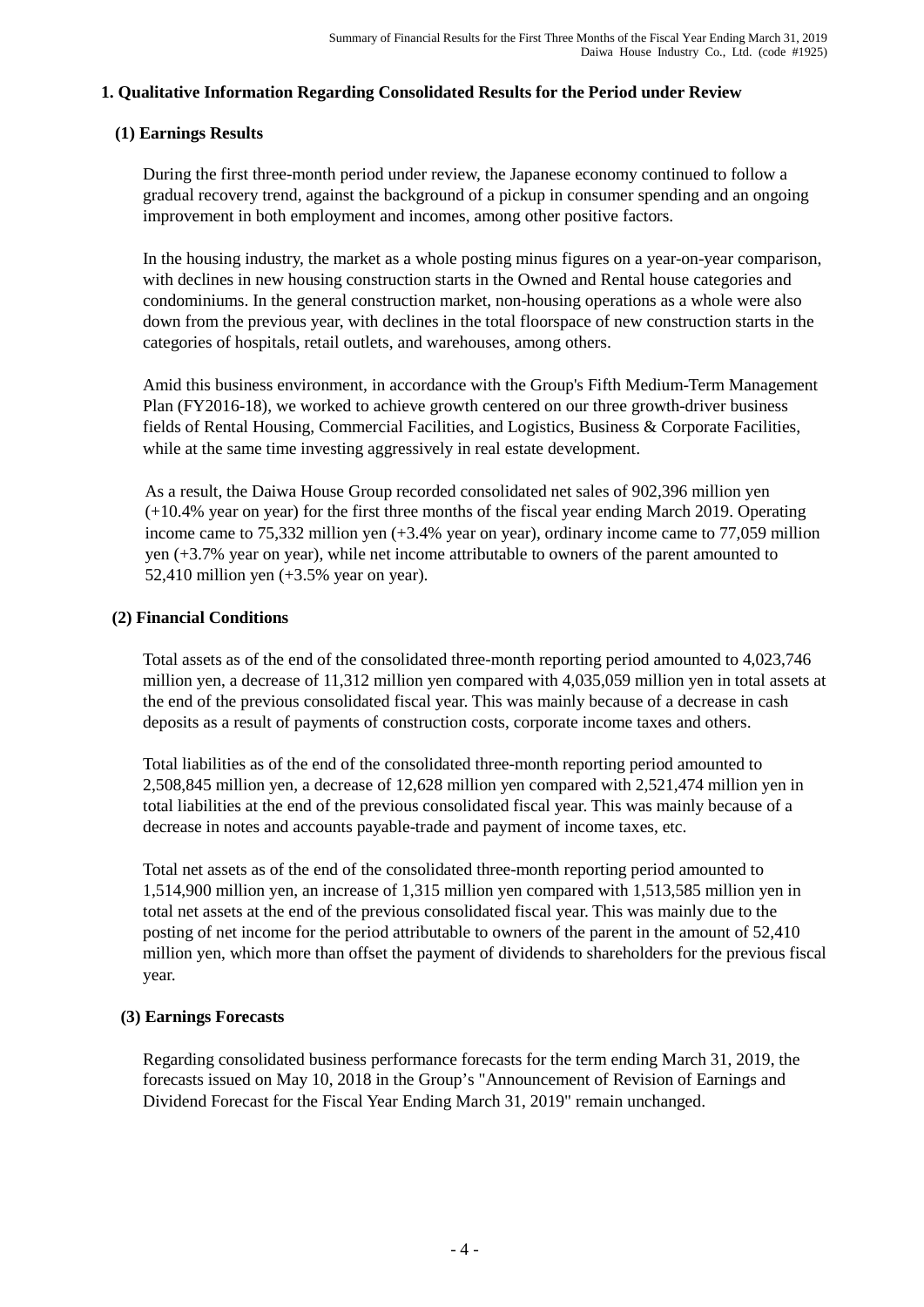# **2. Consolidated Financial Statements and Main Notes**

# **(1) Consolidated Balance Sheets**

|                                                                                  |                      | (Millions of yen)   |
|----------------------------------------------------------------------------------|----------------------|---------------------|
|                                                                                  | As of March 31, 2018 | As of June 30, 2018 |
| Assets                                                                           |                      |                     |
| Current assets                                                                   |                      |                     |
| Cash and deposits                                                                | 330,806              | 221,040             |
| Notes and accounts receivable from completed<br>construction contracts and other | 360,395              | 341,198             |
| Mortgage notes receivable held for sale                                          | 12,429               | 8,096               |
| Short-term investment securities                                                 | 2,040                | 1,990               |
| Costs on uncompleted construction contracts                                      | 58,627               | 74,010              |
| Real estate for sale                                                             | 556,056              | 579,544             |
| Real estate for sale in process                                                  | 140,049              | 160,389             |
| Land for development                                                             | 647                  | 647                 |
| Merchandise and finished goods                                                   | 16,284               | 17,570              |
| Work in process                                                                  | 5,922                | 7,495               |
| Raw materials and supplies                                                       | 6.667                | 7,248               |
| Other                                                                            | 248,918              | 255,187             |
| Allowance for doubtful accounts                                                  | $-8,836$             | $-8,811$            |
| Total current assets                                                             | 1,730,010            | 1,665,607           |
| Noncurrent assets                                                                |                      |                     |
| Property, plant and equipment                                                    |                      |                     |
| Buildings and structures                                                         | 970,762              | 992,941             |
| Accumulated depreciation                                                         | $-424,425$           | $-432,994$          |
| Buildings and structures, net                                                    | 546,337              | 559,947             |
| Land                                                                             | 776,342              | 790,976             |
| Other                                                                            | 309,905              | 325,962             |
| Accumulated depreciation                                                         | $-131,085$           | $-133,013$          |
| Other, net                                                                       | 178,819              | 192,949             |
| Total property, plant and equipment                                              | 1,501,499            | 1,543,873           |
| Intangible assets                                                                |                      |                     |
| Goodwill                                                                         | 60,916               | 84,704              |
| Other                                                                            | 42,852               | 42,721              |
| Total intangible assets                                                          | 103,768              | 127,426             |
| Investments and other assets                                                     |                      |                     |
| Investment securities                                                            | 250,522              | 250,589             |
| Lease and guarantee deposits                                                     | 222,053              | 222,247             |
| Other                                                                            | 230,010              | 216,883             |
| Allowance for doubtful accounts                                                  | $-2,806$             | $-2,880$            |
| Total investments and other assets                                               | 699,780              | 686,838             |
| Total noncurrent assets                                                          | 2,305,048            | 2,358,138           |
| Total assets                                                                     | 4,035,059            | 4,023,746           |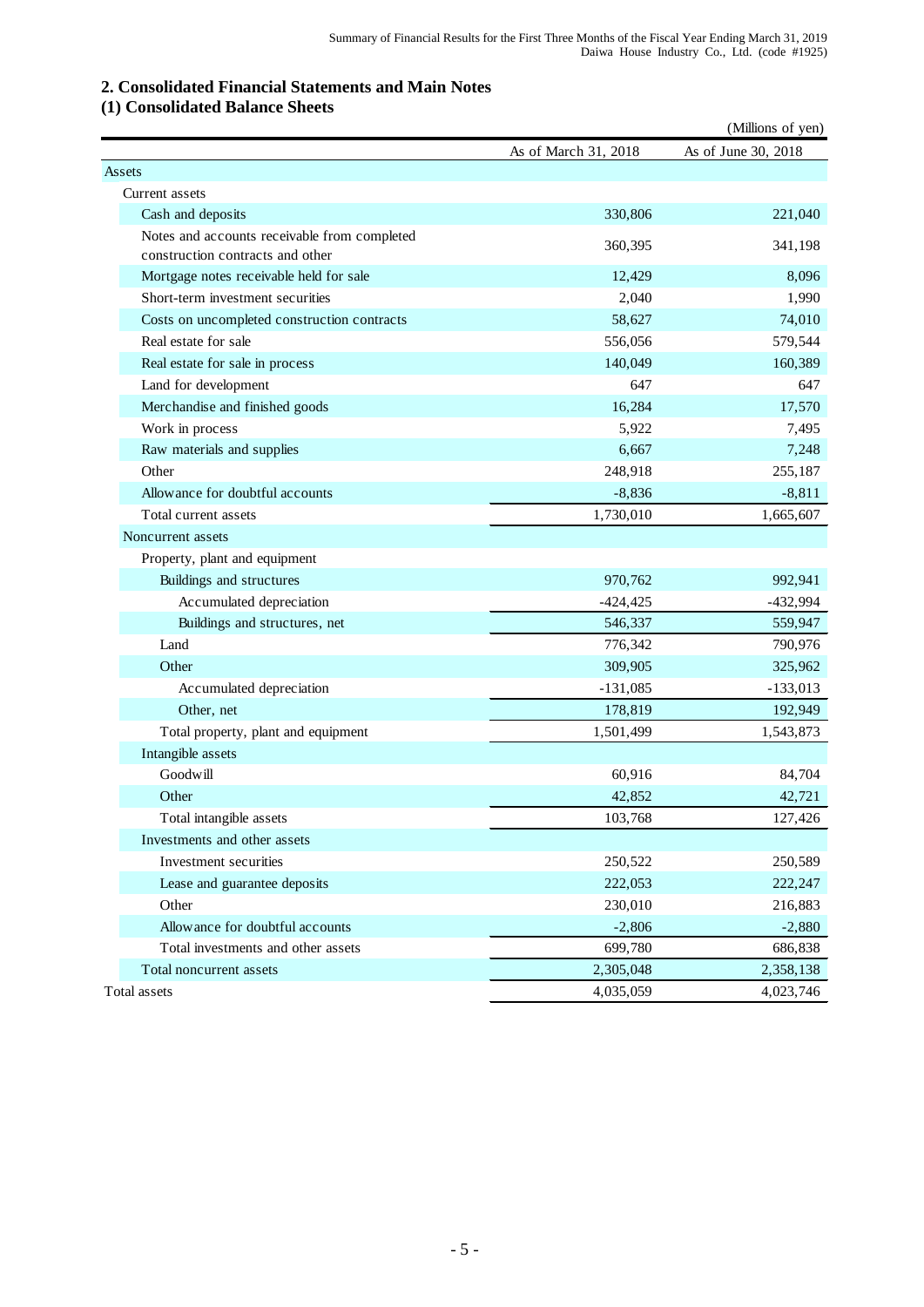|                                                                    |                      | (Millions of yen)   |
|--------------------------------------------------------------------|----------------------|---------------------|
|                                                                    | As of March 31, 2018 | As of June 30, 2018 |
| Liabilities                                                        |                      |                     |
| Current liabilities                                                |                      |                     |
| Notes and accounts payable for construction contracts<br>and other | 479,451              | 427,222             |
| Short-term loans payable                                           | 93,843               | 124,768             |
| Current portion of bonds payable                                   | 20,110               | 65,080              |
| Current portion of long-term loans payable                         | 61,574               | 68,135              |
| Income taxes payable                                               | 61,826               | 9,977               |
| Advances received                                                  | 61,597               | 60,393              |
| Advances received on uncompleted construction<br>contracts         | 124,571              | 141,919             |
| Provision for bonuses                                              | 53,145               | 25,923              |
| Provision for warranties for completed construction                | 8,232                | 8,005               |
| Asset retirement obligations                                       | 2,092                | 2,017               |
| Other                                                              | 231,902              | 277,987             |
| Total current liabilities                                          | 1,198,349            | 1,211,432           |
| Noncurrent liabilities                                             |                      |                     |
| Bonds payable                                                      | 287,342              | 242,322             |
| Long-term loans payable                                            | 317,702              | 331,012             |
| Long-term lease and guarantee deposited                            | 270,011              | 270,596             |
| Net defined benefit liability                                      | 258,581              | 261,187             |
| Asset retirement obligations                                       | 41,027               | 41,597              |
| Other                                                              | 148,460              | 150,697             |
| Total noncurrent liabilities                                       | 1,323,124            | 1,297,413           |
| <b>Total liabilities</b>                                           | 2,521,474            | 2,508,845           |
| Net assets                                                         |                      |                     |
| Shareholders' equity                                               |                      |                     |
| Capital stock                                                      | 161,699              | 161,699             |
| Capital surplus                                                    | 311,910              | 311,666             |
| Retained earnings                                                  | 903,550              | 914,635             |
| Treasury stock                                                     | $-4,630$             | $-4,129$            |
| Total shareholders' equity                                         | 1,372,528            | 1,383,870           |
| Accumulated other comprehensive income                             |                      |                     |
| Valuation difference on available-for-sale securities              | 75,257               | 74,253              |
| Deferred gains or losses on hedges                                 | $-35$                | $-17$               |
| Revaluation reserve for land                                       | 6,188                | 6,208               |
| Foreign currency translation adjustment                            | 20,599               | 9,943               |
| Total accumulated other comprehensive income                       | 102,010              | 90,387              |
| Subscription rights to shares                                      | 115                  | 115                 |
| Non-controlling interests                                          | 38,929               | 40,526              |
| Total net assets                                                   | 1,513,585            | 1,514,900           |
| Total liabilities and net assets                                   | 4,035,059            | 4,023,746           |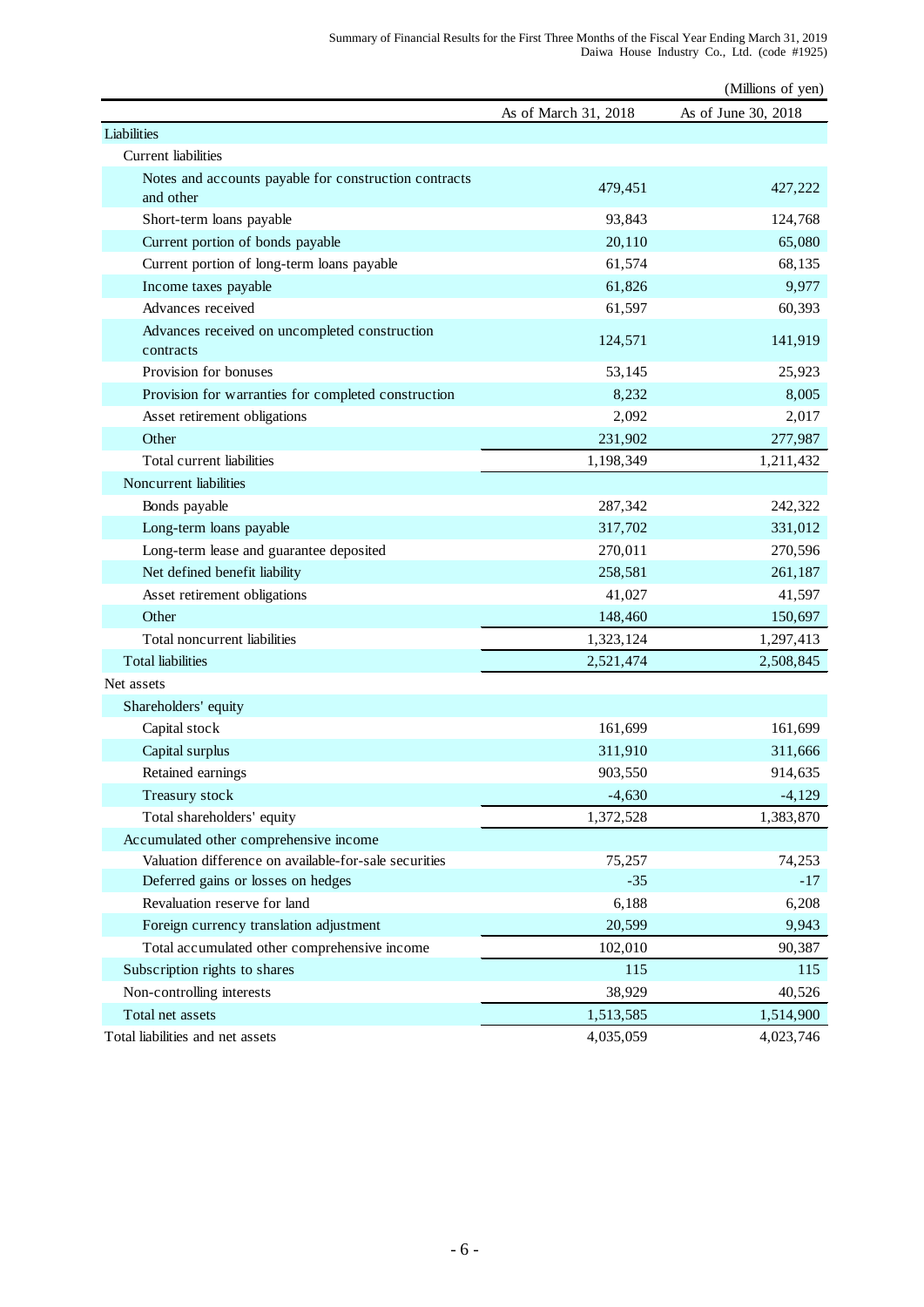# **(2) Consolidated Statements of Income and Consolidated Statements of Comprehensive Income (Consolidated Statements of Income)**

|                                                        |                     | (Millions of yen)   |
|--------------------------------------------------------|---------------------|---------------------|
|                                                        | Three months ended  | Three months ended  |
|                                                        | June 30, 2017       | June 30, 2018       |
|                                                        | (From April 1, 2017 | (From April 1, 2018 |
|                                                        | to June 30, 2017)   | to June 30, 2018)   |
| Net sales                                              | 817,439             | 902,396             |
| Cost of sales                                          | 639,546             | 716,134             |
| Gross profit                                           | 177,892             | 186,261             |
| Selling, general and administrative expenses           | 105,065             | 110,929             |
| Operating income                                       | 72,827              | 75,332              |
| Non-operating income                                   |                     |                     |
| Interest income                                        | 753                 | 901                 |
| Dividends income                                       | 1,867               | 2,166               |
| Miscellaneous income                                   | 1,802               | 1,662               |
| Total non-operating income                             | 4,423               | 4,731               |
| Non-operating expenses                                 |                     |                     |
| Interest expenses                                      | 1,276               | 1,696               |
| Taxes and dues                                         | 508                 | 362                 |
| Equity in losses of affiliates                         | 57                  | 23                  |
| Miscellaneous expenses                                 | 1,124               | 920                 |
| Total non-operating expenses                           | 2,966               | 3,003               |
| Ordinary income                                        | 74,284              | 77,059              |
| Extraordinary income                                   |                     |                     |
| Gain on sales of noncurrent assets                     | 525                 | 29                  |
| Gain on sales of investment securities                 | 103                 | $\theta$            |
| Gain on sales of shares of subsidiaries and associates |                     | 523                 |
| Total extraordinary income                             | 628                 | 553                 |
| Extraordinary losses                                   |                     |                     |
| Loss on sales of noncurrent assets                     | 11                  | 6                   |
| Loss on retirement of noncurrent assets                | 148                 | 144                 |
| Loss on sales of investment securities                 |                     | 5                   |
| Loss on valuation of investment securities             | 10                  | 255                 |
| Other                                                  | $\boldsymbol{0}$    | $\overline{0}$      |
| Total extraordinary losses                             | 170                 | 414                 |
| Income before income taxes                             | 74,743              | 77,199              |
| Income taxes-current                                   | 11,455              | 12,871              |
| Income taxes-deferred                                  | 12,541              | 11,741              |
| Total income taxes                                     | 23,996              | 24,613              |
| Net income                                             | 50,747              | 52,585              |
| Net income attributable to non-controlling interests   | 104                 | 174                 |
| Net income attributable to owners of the parent        | 50,642              | 52,410              |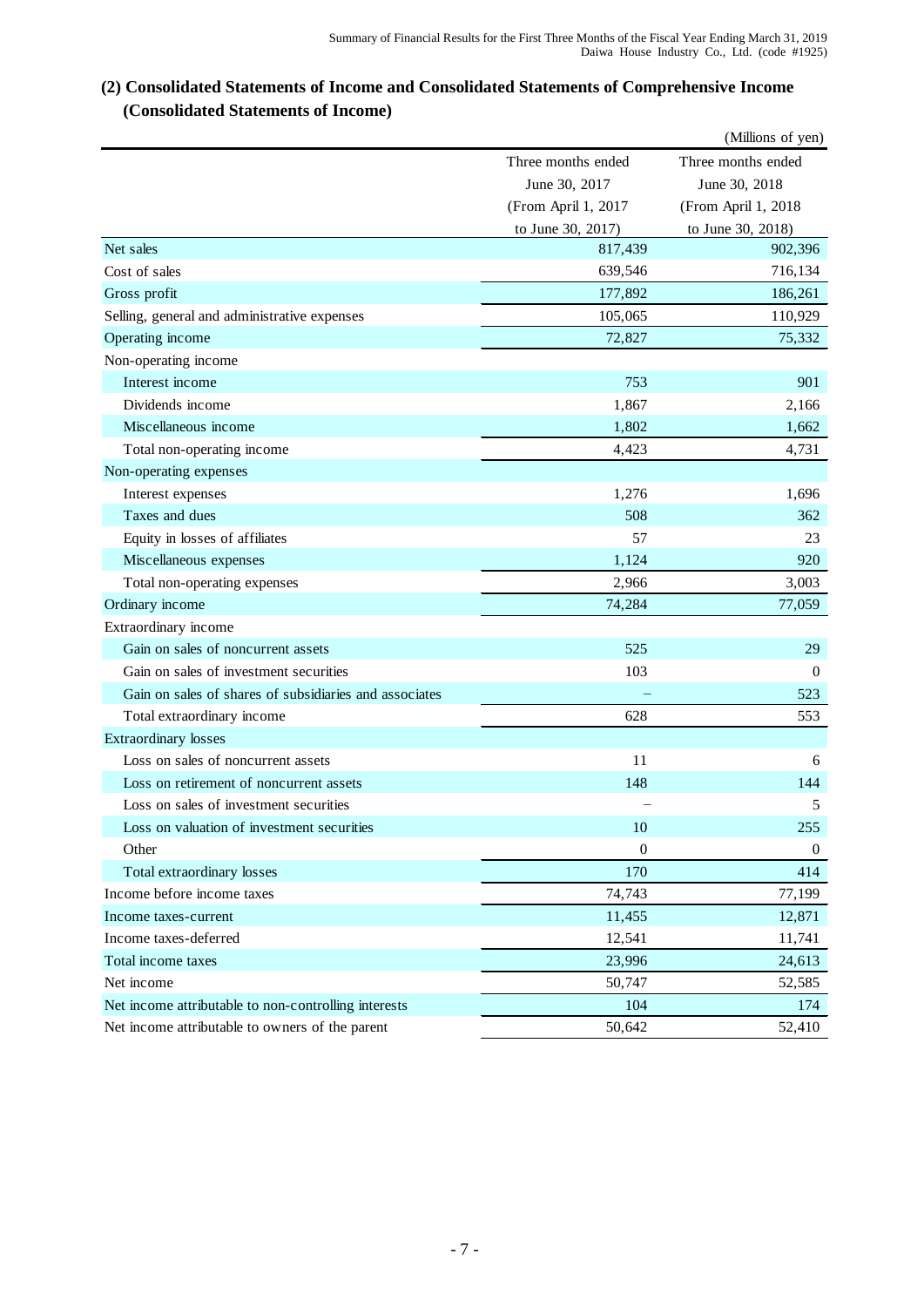#### (Millions of yen) Three months ended Three months ended June 30, 2017 June 30, 2018 (From April 1, 2017 (From April 1, 2018 to June 30, 2017) to June 30, 2018) 50,747 52,585 Valuation difference on available-for-sale securities -3,334 -1,014 Deferred gains or losses on hedges 14 17 Foreign currency translation adjustment  $-1,533$   $-10,215$ -1,705 -1,519 Total other comprehensive income  $-6,559$  -12,732 Comprehensive income 39,853 (Comprehensive income attributable to) 44,484 40,768 -297 -914 Net income Other comprehensive income Share of other comprehensive income of associates accounted for using equity method Comprehensive income attributable to owners of the parent Comprehensive income attributable to non-controlling interests

### **(Consolidated Statements of Comprehensive Income)**